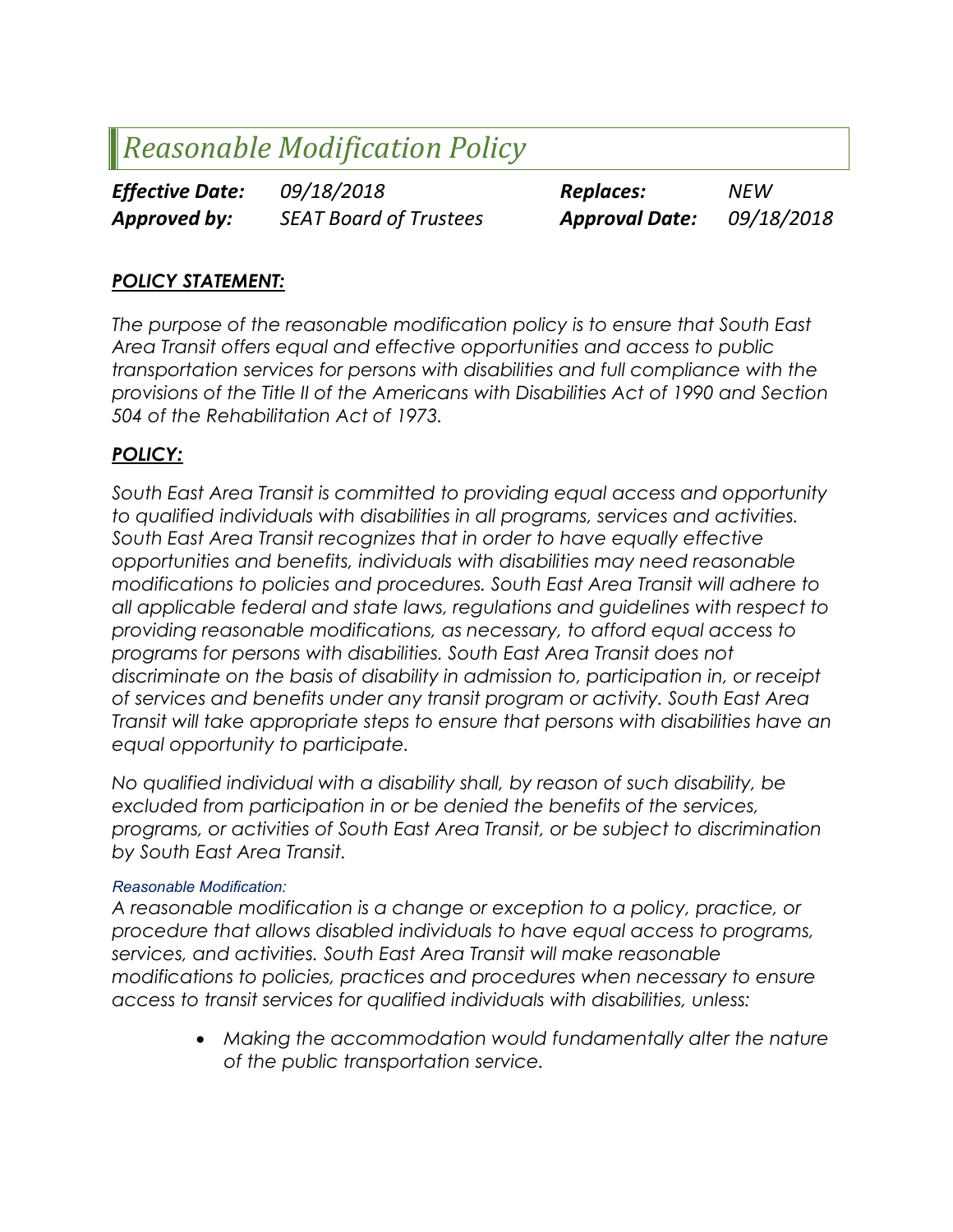- Making the accommodation would create a direct threat to the health or safety of other passengers.
- The individual with a disability is able to fully use South East Area Transit's service without the accommodation being made.

For the purposes of this section, the term reasonable accommodation shall be interpreted in a manner consistent with the term ''reasonable modifications'' as set forth in the Americans with Disabilities Act Title II regulations at 28 CFR 35.130(b)(7), and not as it is defined or interpreted for the purposes of employment discrimination under Title I of the ADA (42 U.S.C. 12111–12112) and its implementing regulations at 29 CFR part 1630.

## Eligibility Criteria

An individual is eligible to be considered to receive a reasonable modification if that individual has: a physical or mental impairment that substantially limits one or more of the major life activities of such individual; a record of such impairment; or been regarded as having such impairment.

# Requests for Reasonable Modifications

South East Area Transit shall make information about how to contact South East Area Transit to make requests for reasonable modifications readily available to the public through its website and rider policy guidelines. South East Area Transit shall follow these procedures in taking requests:

- a. Individuals requesting modifications shall describe what they need in order to use the service.
- b. Individuals requesting modifications are not required to use the term ''reasonable modification'' when making a request. Personnel at South East Area Transit will determine if the request represents a reasonable modification and proceed in accommodating the request accordingly.
- c. Whenever feasible, South East Area Transit requests that individuals make such requests for modifications before South East Area Transit is expected to provide the modified service.
- d. Where a request for modification cannot practicably be made and determined in advance (e.g., because of a condition or barrier at the destination of a paratransit, demand response, or fixed route trip of which the individual with a disability was unaware until arriving), operating personnel shall make a determination of whether the modification should be provided at the time of the request. Operating personnel may consult with South East Area Transit's management before making a determination to grant or deny the request.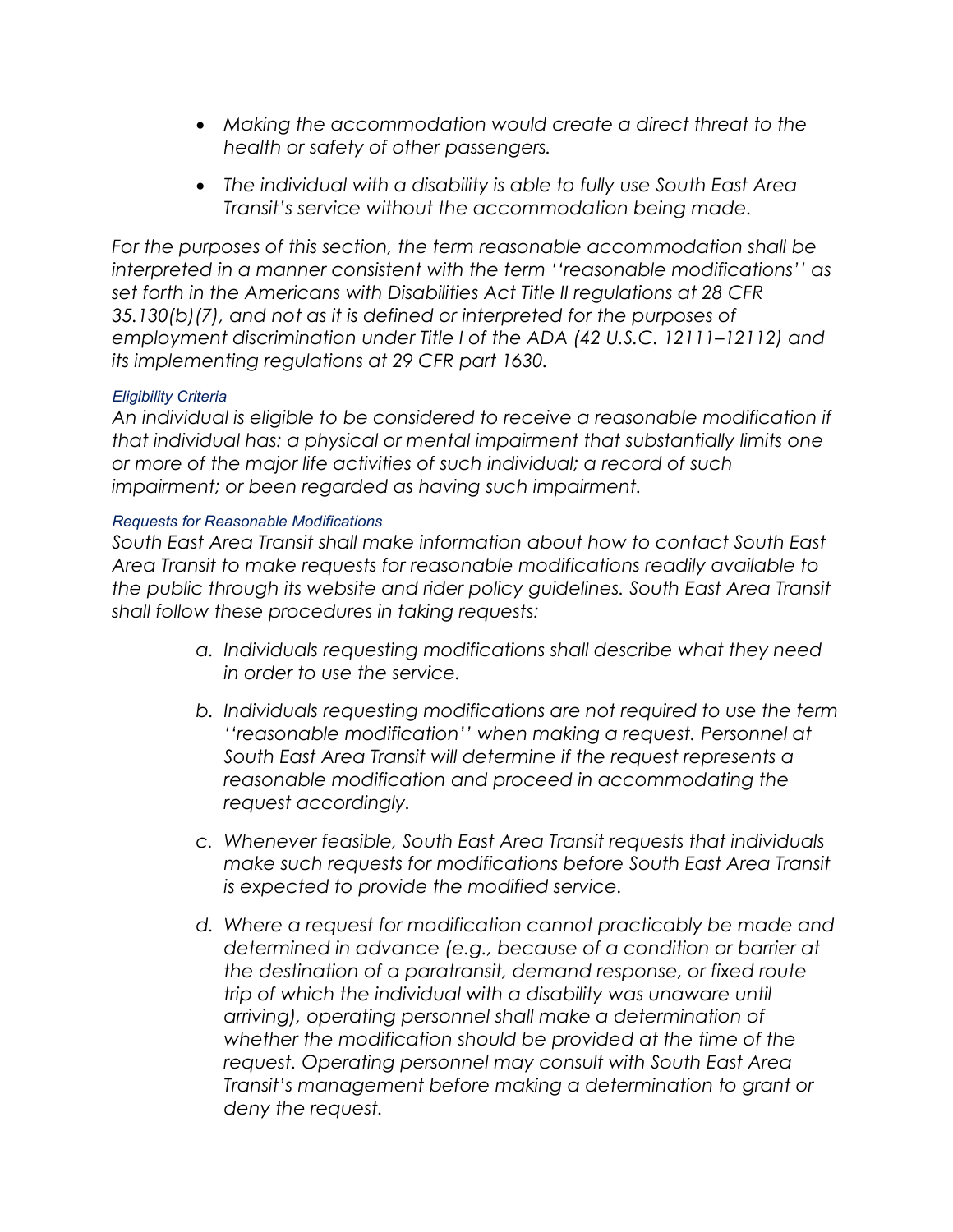Requests for accommodation may be made either orally or in writing. The reasonable accommodation process begins as soon as the request for accommodation is made.

The request can be submitted in any written format. Alternative means of filing a request, such as personal interviews, phone calls, or taped requests, will be made available for persons with disabilities if unable to communicate their request in writing or upon request.

#### Interactive Process

When a request for accommodation is made, South East Area Transit and the individual requesting an accommodation must engage in a good faith interactive process to determine what, if any accommodation shall be provided. The individual and the South East Area Transit must communicate with each other about the request, the process for determining whether an accommodation will be provided, and the potential accommodations. Communication is a priority throughout the entire process.

## Time Frame for Processing Requests and Providing Reasonable Modification

South East Area Transit will process requests for reasonable accommodation and then provide accommodations, where appropriate, in as short a time frame as reasonably possible. South East Area Transit recognizes, however, that the time necessary to process a request will depend on the nature of the accommodation(s) requested and whether it is necessary to obtain supporting information.

## Granting a Reasonable Modification Request

As soon as South East Area Transit determines that a reasonable accommodation will be provided, that decision shall be immediately communicated to the individual. This notice must be in writing in order to maintain the required information for reporting purposes. Upon request, alternative means of response will be provided.

In choosing among alternatives for meeting nondiscrimination and accessibility requirements with respect to new, altered, or existing facilities, or designated or specified transportation services, South East Area Transit shall give priority to those methods that offer services, programs, and activities to qualified individuals with disabilities in the most integrated setting appropriate to the needs of individuals with disabilities.

## Denying a Reasonable Modification Request

As soon as South East Area Transit determines that a request for reasonable accommodation will be denied, South East Area Transit will communicate the basis for the decision in writing to the individual requesting the modification. The explanation for the denial will clearly state:

a. the specific reasons for the denial;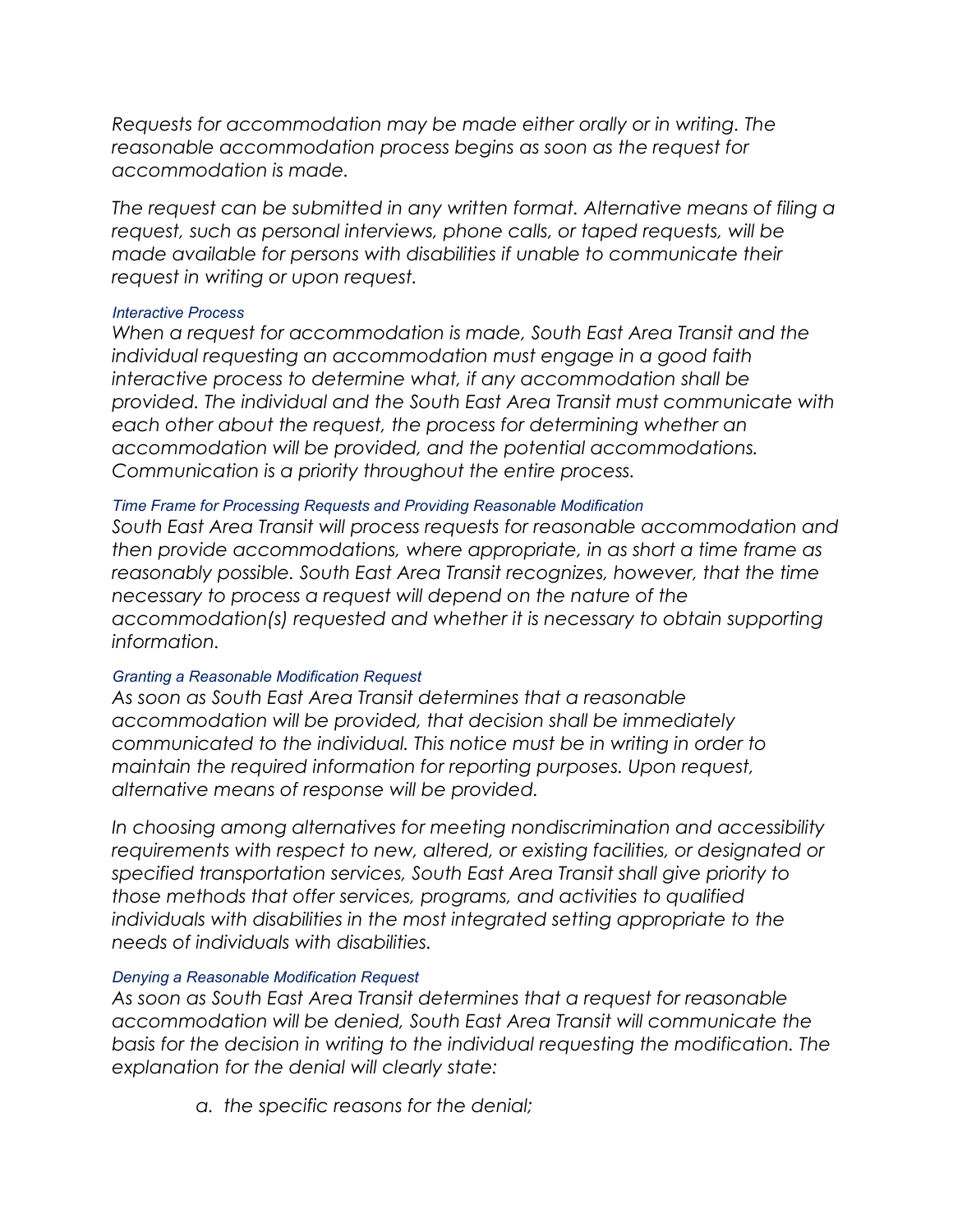- b. any alternative accommodation that may create the same access to transit services as requested by the individual; and
- c. the opportunity to file a complaint relative to the South East Area Transit's decision on the request.

#### Complaint Process

South East Area Transit has a process for investigating and tracking complaints from qualified individuals. These procedures shall be posted on the South East Area Transit's website and will be provided to any individual where the South East Area Transit has denied a request for accommodation. The process and any forms necessary to file a complaint are readily available from the web. Alternative means of filing complaints, such as personal interviews, phone calls, or taped requests, will be made available for persons with disabilities if unable to communicate their request in writing or upon request.

Any person who believes she or he has been discriminated against in obtaining a reasonable modification may file a complaint by completing and submitting a South East Area Transit's Reasonable Modification Complaint Form. South East Area Transit investigates complaints received no more than 30 days after receipt. South East Area Transit will process complaints that are complete. Once the complaint is received, the complainant will receive an acknowledgement of receipt. If more information is needed to resolve the complaint, South East Area Transit may contact the complainant. The complainant has 30 business days from the date of the letter to send requested information to South East Area Transit.

If South East Area Transit is not contacted by the complainant or does not receive the additional information within 30 business days, the South East Area Transit may administratively close the complaint. In addition, a complaint may be administratively closed if the complainant no longer wishes to pursue their case.

After South East Area Transit investigates the complaint, a decision will be rendered in writing to the complainant. South East Area Transit will issue either a Letter of Closure or Letter of Finding.

- d. Letter of Finding This letter will summarizes the complaint, any interviews conducted regarding the complaint, and explains what actions will be taken by South East Area Transit to address the complaint.
- e. Letter of Closure This letter will explain why South East Area Transit has determined that the complaint does not merit accommodation